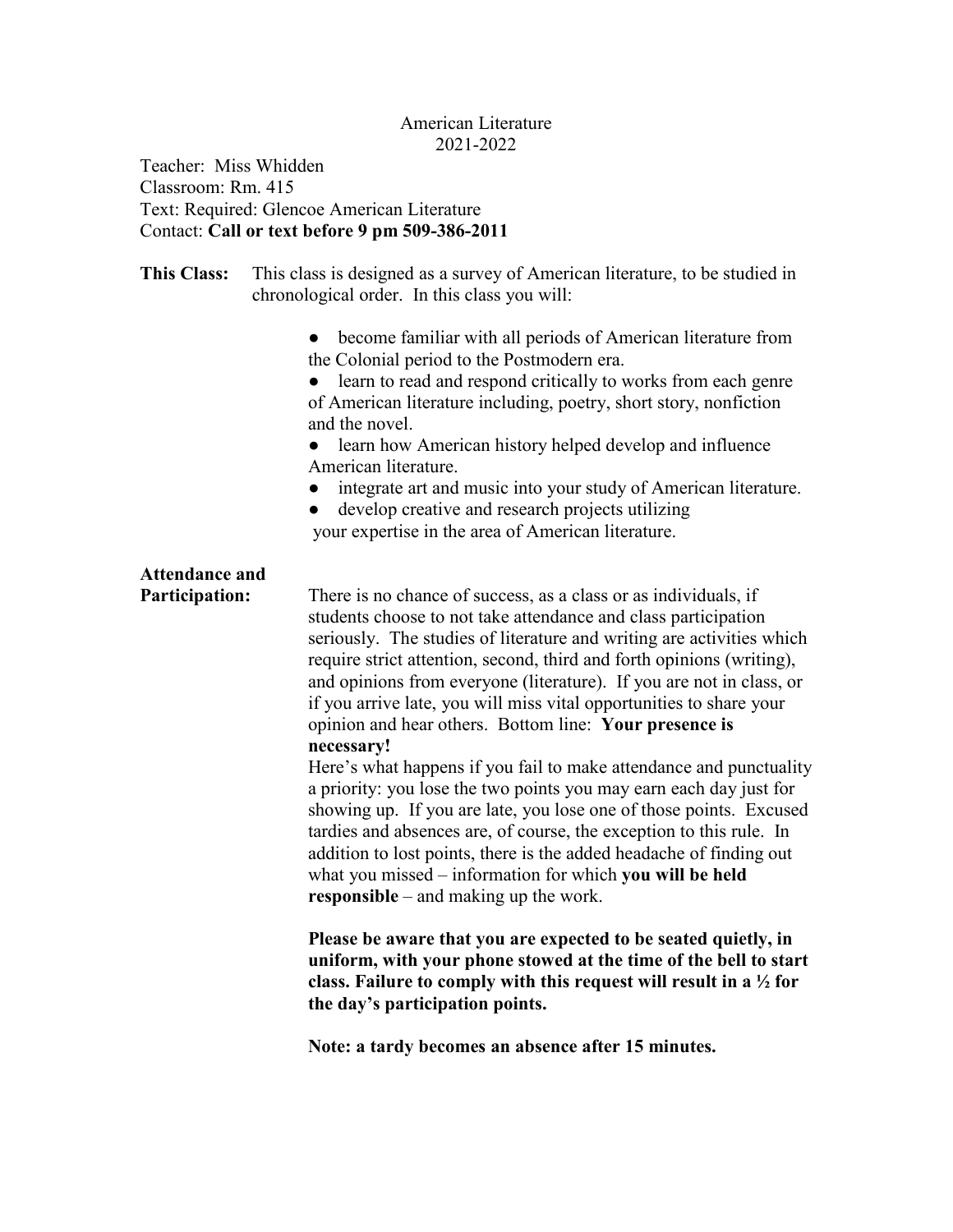**Projects:** Throughout the course of the year, you will work on developing a number of creative projects, some individual, some as part of a group. NOTE: Some of these projects will be in conjunction with history and/or Bible, and will receive credit in both/all classes. Examples of possible projects include the following:

- Colonial life research project
- Salem Witch Trials research
- Poetry Illustrations
- Timeline
- Creative Writing Projects

**Memorization:** Periodically, you will be assigned a piece of literature to memorize for in-class recitation. Expect both poetry and speeches to be assigned. Examples include, but are not limited to:

- Various poetry selections from each period of American history/literature
- The Gettysburg Address
- Chief Joseph's "I will fight no more forever" speech

## **Grades:**

 $90 - 100\% - A$ 80 – 89% - B 70 – 79% - C  $60 - 69\%$  - D Below 60% - F

## **In-Class Expectations:** There are some things that you should know about how class works. First, in terms of classroom behavior there is but one word you need to keep in mind: **RESPECT**. If we can agree on a working definition of respect, what it means in our class, there should be no need for me to correct you. If you need to be reminded, I'm happy to do that. I have a few ideas about respect, regarding dress code, hand-raising, and a few other, deeper issues. We will talk as a class and add to these if needed.

**Notes:** In this class, you will be taking copious notes. I am not exaggerating with that word. As this is an important aspect of class, please follow these guidelines for your notetaking:

- a) Notes are to be kept organized in one place. Please have a dedicated composition book for these.
- b) **ALL NOTES ARE TO BE HANDWRITTEN**. This policy is based on research and is an effort to minimize cheating. (see article posted on Classroom)